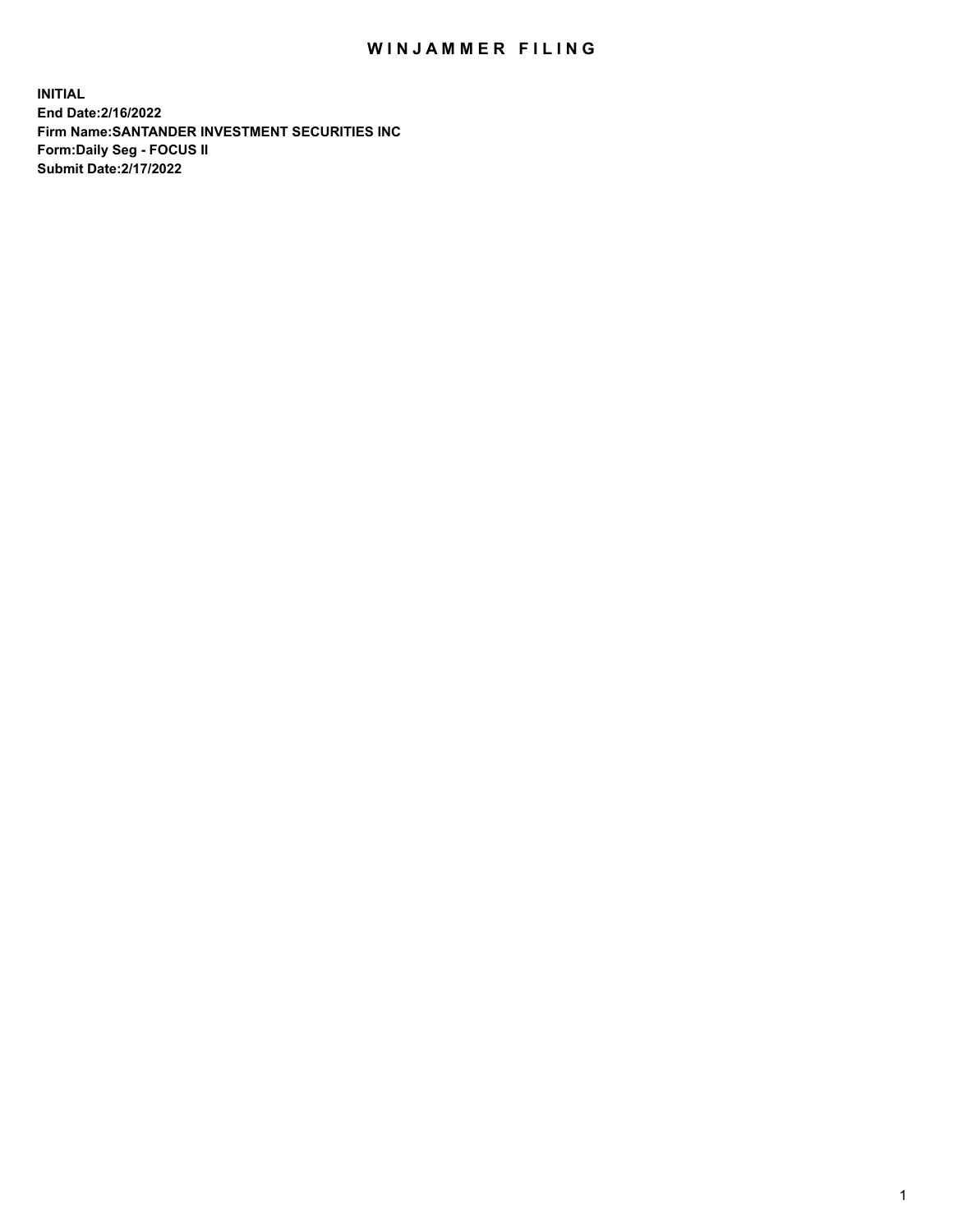**INITIAL End Date:2/16/2022 Firm Name:SANTANDER INVESTMENT SECURITIES INC Form:Daily Seg - FOCUS II Submit Date:2/17/2022 Daily Segregation - Cover Page**

Name of Company **SANTANDER INVESTMENT SECURITIES INC** Contact Name **Richard Ro** Contact Phone Number **(212) 350-3662** Contact Email Address **richard.ro@santander.us** FCM's Customer Segregated Funds Residual Interest Target (choose one): a. Minimum dollar amount: ; or **70,000,000** b. Minimum percentage of customer segregated funds required:% ; or **0** c. Dollar amount range between:and; or **0 0** d. Percentage range of customer segregated funds required between:% and%. **0 0** FCM's Customer Secured Amount Funds Residual Interest Target (choose one): a. Minimum dollar amount: ; or **0** b. Minimum percentage of customer secured funds required:% ; or **0** c. Dollar amount range between:and; or **0 0** d. Percentage range of customer secured funds required between:% and%. **0 0** FCM's Cleared Swaps Customer Collateral Residual Interest Target (choose one): a. Minimum dollar amount: ; or **0** b. Minimum percentage of cleared swaps customer collateral required:% ; or **0**

c. Dollar amount range between:and; or **0 0** d. Percentage range of cleared swaps customer collateral required between:% and%. **0 0**

Attach supporting documents CH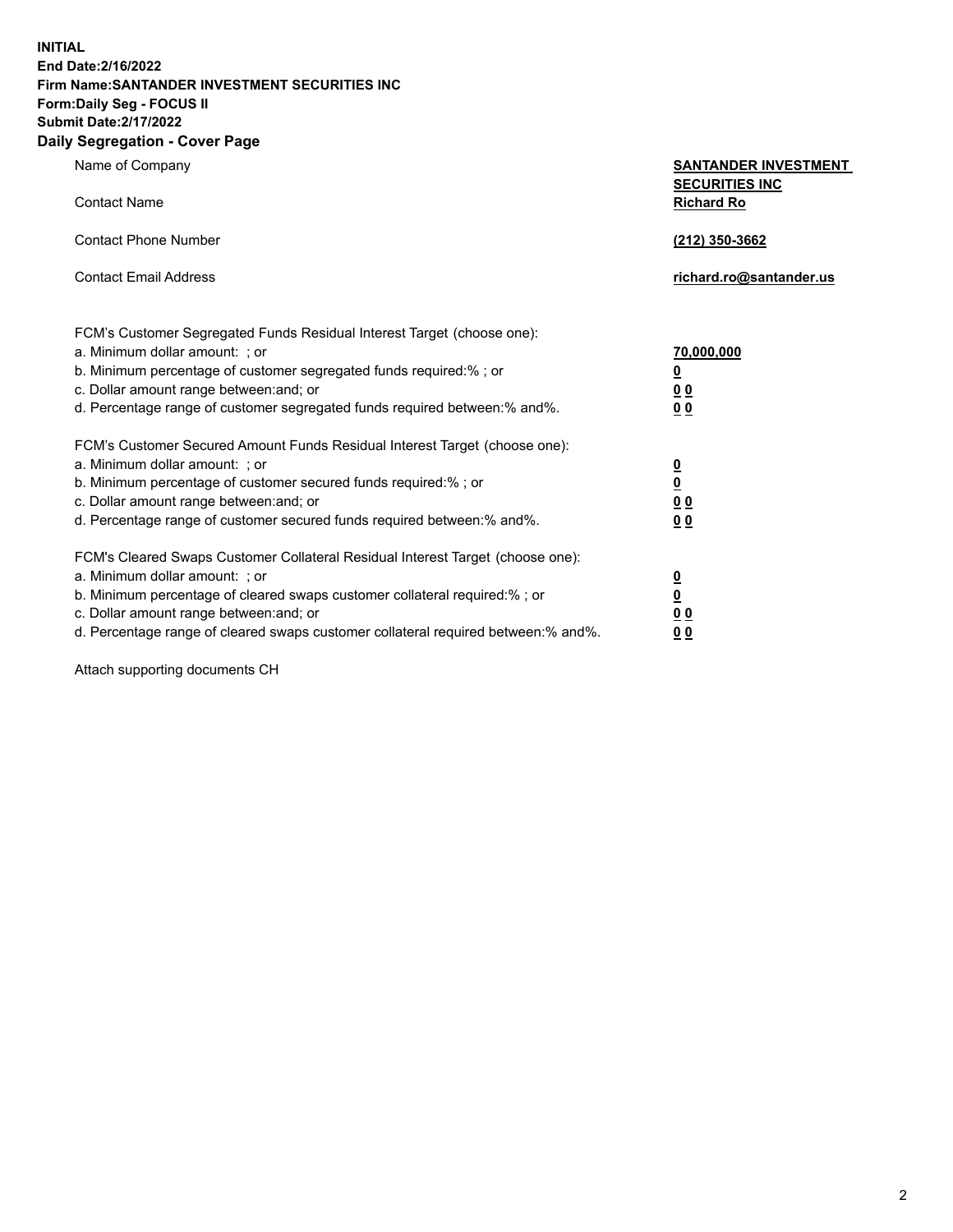## **INITIAL End Date:2/16/2022 Firm Name:SANTANDER INVESTMENT SECURITIES INC Form:Daily Seg - FOCUS II Submit Date:2/17/2022 Daily Segregation - Secured Amounts**

|     | Foreign Futures and Foreign Options Secured Amounts                                         |                   |
|-----|---------------------------------------------------------------------------------------------|-------------------|
|     | Amount required to be set aside pursuant to law, rule or regulation of a foreign            | $0$ [7305]        |
|     | government or a rule of a self-regulatory organization authorized thereunder                |                   |
| 1.  | Net ledger balance - Foreign Futures and Foreign Option Trading - All Customers             |                   |
|     | A. Cash                                                                                     | $0$ [7315]        |
|     | B. Securities (at market)                                                                   | $0$ [7317]        |
| 2.  | Net unrealized profit (loss) in open futures contracts traded on a foreign board of trade   | $0$ [7325]        |
| 3.  | Exchange traded options                                                                     |                   |
|     | a. Market value of open option contracts purchased on a foreign board of trade              | $0$ [7335]        |
|     | b. Market value of open contracts granted (sold) on a foreign board of trade                | $0$ [7337]        |
| 4.  | Net equity (deficit) (add lines 1. 2. and 3.)                                               | $0$ [7345]        |
| 5.  | Account liquidating to a deficit and account with a debit balances - gross amount           | $0$ [7351]        |
|     | Less: amount offset by customer owned securities                                            | 0 [7352] 0 [7354] |
| 6.  | Amount required to be set aside as the secured amount - Net Liquidating Equity              | $0$ [7355]        |
|     | Method (add lines 4 and 5)                                                                  |                   |
| 7.  | Greater of amount required to be set aside pursuant to foreign jurisdiction (above) or line | $0$ [7360]        |
|     | 6.                                                                                          |                   |
|     | FUNDS DEPOSITED IN SEPARATE REGULATION 30.7 ACCOUNTS                                        |                   |
| 1.  | Cash in banks                                                                               |                   |
|     | A. Banks located in the United States                                                       | $0$ [7500]        |
|     | B. Other banks qualified under Regulation 30.7                                              | 0 [7520] 0 [7530] |
| 2.  | <b>Securities</b>                                                                           |                   |
|     | A. In safekeeping with banks located in the United States                                   | $0$ [7540]        |
|     | B. In safekeeping with other banks qualified under Regulation 30.7                          | 0 [7560] 0 [7570] |
| 3.  | Equities with registered futures commission merchants                                       |                   |
|     | A. Cash                                                                                     | $0$ [7580]        |
|     | <b>B.</b> Securities                                                                        | $0$ [7590]        |
|     | C. Unrealized gain (loss) on open futures contracts                                         | $0$ [7600]        |
|     | D. Value of long option contracts                                                           | $0$ [7610]        |
|     | E. Value of short option contracts                                                          | 0 [7615] 0 [7620] |
| 4.  | Amounts held by clearing organizations of foreign boards of trade                           |                   |
|     | A. Cash                                                                                     | $0$ [7640]        |
|     | <b>B.</b> Securities                                                                        | $0$ [7650]        |
|     | C. Amount due to (from) clearing organization - daily variation                             | $0$ [7660]        |
|     | D. Value of long option contracts                                                           | $0$ [7670]        |
|     | E. Value of short option contracts                                                          | 0 [7675] 0 [7680] |
| 5.  | Amounts held by members of foreign boards of trade                                          |                   |
|     | A. Cash                                                                                     | $0$ [7700]        |
|     | <b>B.</b> Securities                                                                        | $0$ [7710]        |
|     | C. Unrealized gain (loss) on open futures contracts                                         | $0$ [7720]        |
|     | D. Value of long option contracts                                                           | $0$ [7730]        |
|     | E. Value of short option contracts                                                          | 0 [7735] 0 [7740] |
| 6.  | Amounts with other depositories designated by a foreign board of trade                      | $0$ [7760]        |
| 7.  | Segregated funds on hand                                                                    | $0$ [7765]        |
| 8.  | Total funds in separate section 30.7 accounts                                               | $0$ [7770]        |
| 9.  | Excess (deficiency) Set Aside for Secured Amount (subtract line 7 Secured Statement         | $0$ [7380]        |
|     | Page 1 from Line 8)                                                                         |                   |
| 10. | Management Target Amount for Excess funds in separate section 30.7 accounts                 | $0$ [7780]        |
| 11. | Excess (deficiency) funds in separate 30.7 accounts over (under) Management Target          | $0$ [7785]        |
|     |                                                                                             |                   |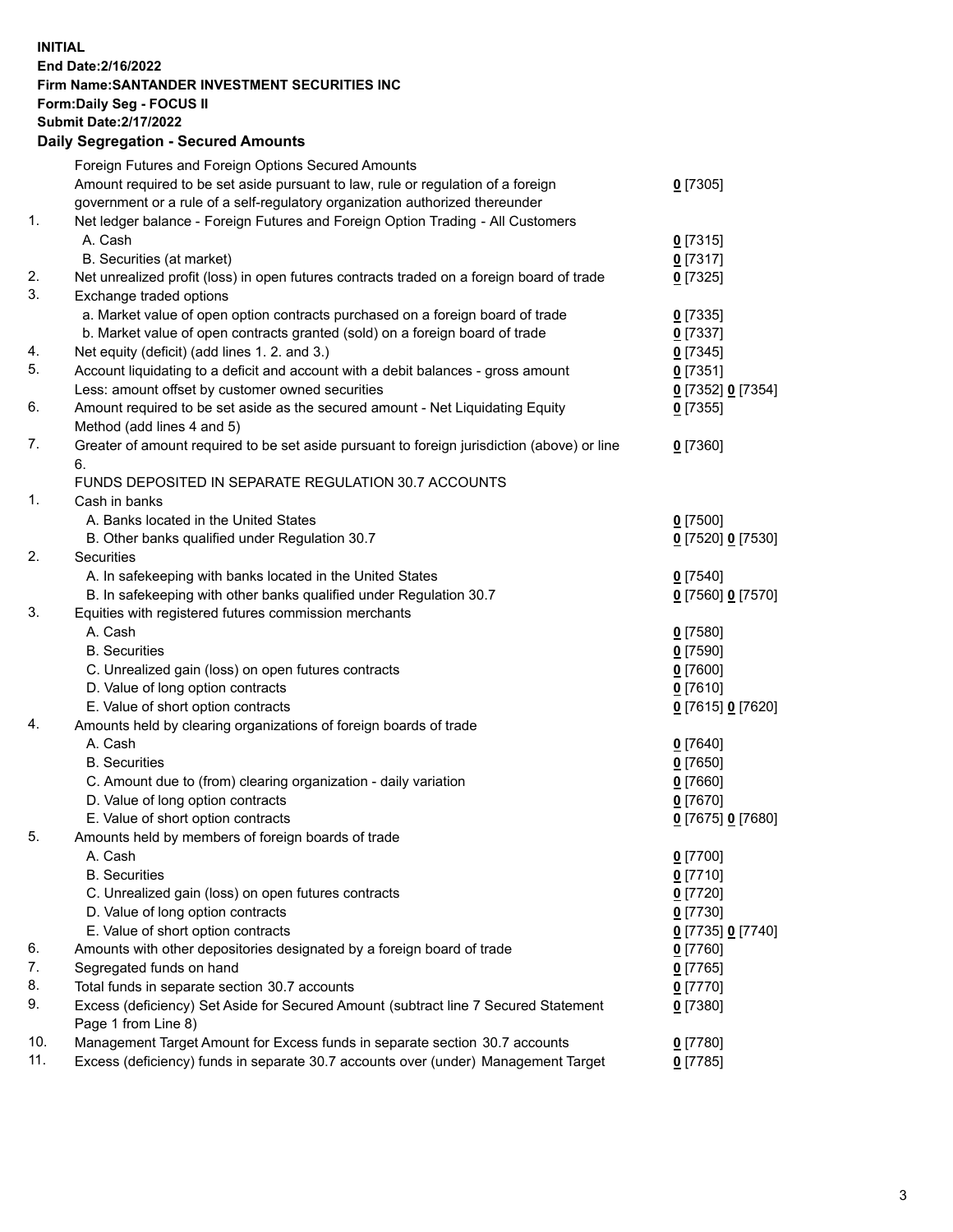| <b>INITIAL</b> |                                                                                     |                      |  |  |  |
|----------------|-------------------------------------------------------------------------------------|----------------------|--|--|--|
|                | End Date: 2/16/2022                                                                 |                      |  |  |  |
|                | <b>Firm Name: SANTANDER INVESTMENT SECURITIES INC</b>                               |                      |  |  |  |
|                | Form: Daily Seg - FOCUS II                                                          |                      |  |  |  |
|                | <b>Submit Date: 2/17/2022</b>                                                       |                      |  |  |  |
|                | Daily Segregation - Segregation Statement                                           |                      |  |  |  |
|                | SEGREGATION REQUIREMENTS(Section 4d(2) of the CEAct)                                |                      |  |  |  |
| 1.             | Net ledger balance                                                                  |                      |  |  |  |
|                | A. Cash                                                                             | 2,150,930,525 [7010] |  |  |  |
|                | B. Securities (at market)                                                           | $0$ [7020]           |  |  |  |
| 2.             | Net unrealized profit (loss) in open futures contracts traded on a contract market  | 197,596,225 [7030]   |  |  |  |
| 3.             | Exchange traded options                                                             |                      |  |  |  |
|                | A. Add market value of open option contracts purchased on a contract market         | 76,774,992 [7032]    |  |  |  |
|                | B. Deduct market value of open option contracts granted (sold) on a contract market | -31,794,091 [7033]   |  |  |  |
| 4.             | Net equity (deficit) (add lines 1, 2 and 3)                                         | 2,393,507,651 [7040] |  |  |  |
| 5.             | Accounts liquidating to a deficit and accounts with                                 |                      |  |  |  |
|                | debit balances - gross amount                                                       | $0$ [7045]           |  |  |  |
|                | Less: amount offset by customer securities                                          | 0 [7047] 0 [7050]    |  |  |  |
| 6.             | Amount required to be segregated (add lines 4 and 5)                                | 2,393,507,651 [7060] |  |  |  |
|                | FUNDS IN SEGREGATED ACCOUNTS                                                        |                      |  |  |  |
| 7.             | Deposited in segregated funds bank accounts                                         |                      |  |  |  |
|                | A. Cash                                                                             | 286,125,798 [7070]   |  |  |  |
|                | B. Securities representing investments of customers' funds (at market)              | $0$ [7080]           |  |  |  |
|                | C. Securities held for particular customers or option customers in lieu of cash (at | $0$ [7090]           |  |  |  |
|                | market)                                                                             |                      |  |  |  |
| 8.             | Margins on deposit with derivatives clearing organizations of contract markets      |                      |  |  |  |
|                | A. Cash                                                                             | 2,085,602,326 [7100] |  |  |  |
|                | B. Securities representing investments of customers' funds (at market)              | $0$ [7110]           |  |  |  |
|                | C. Securities held for particular customers or option customers in lieu of cash (at | $0$ [7120]           |  |  |  |
|                | market)                                                                             |                      |  |  |  |
| 9.             | Net settlement from (to) derivatives clearing organizations of contract markets     | 49,361,829 [7130]    |  |  |  |
| 10.            | Exchange traded options                                                             |                      |  |  |  |
|                | A. Value of open long option contracts                                              | 76,774,992 [7132]    |  |  |  |
|                | B. Value of open short option contracts                                             | -31,794,091 [7133]   |  |  |  |
| 11.            | Net equities with other FCMs                                                        |                      |  |  |  |
|                | A. Net liquidating equity                                                           | $0$ [7140]           |  |  |  |
|                | B. Securities representing investments of customers' funds (at market)              | $0$ [7160]           |  |  |  |
|                | C. Securities held for particular customers or option customers in lieu of cash (at | $0$ [7170]           |  |  |  |
|                | market)                                                                             |                      |  |  |  |
| 12.            | Segregated funds on hand                                                            | $0$ [7150]           |  |  |  |
| 13.            | Total amount in segregation (add lines 7 through 12)                                | 2,466,070,854 [7180] |  |  |  |
| 14.            | Excess (deficiency) funds in segregation (subtract line 6 from line 13)             | 72,563,203 [7190]    |  |  |  |
| 15.            | Management Target Amount for Excess funds in segregation                            | 70,000,000 [7194]    |  |  |  |
| 16.            | Excess (deficiency) funds in segregation over (under) Management Target Amount      | 2,563,203 [7198]     |  |  |  |
|                | <b>Excess</b>                                                                       |                      |  |  |  |